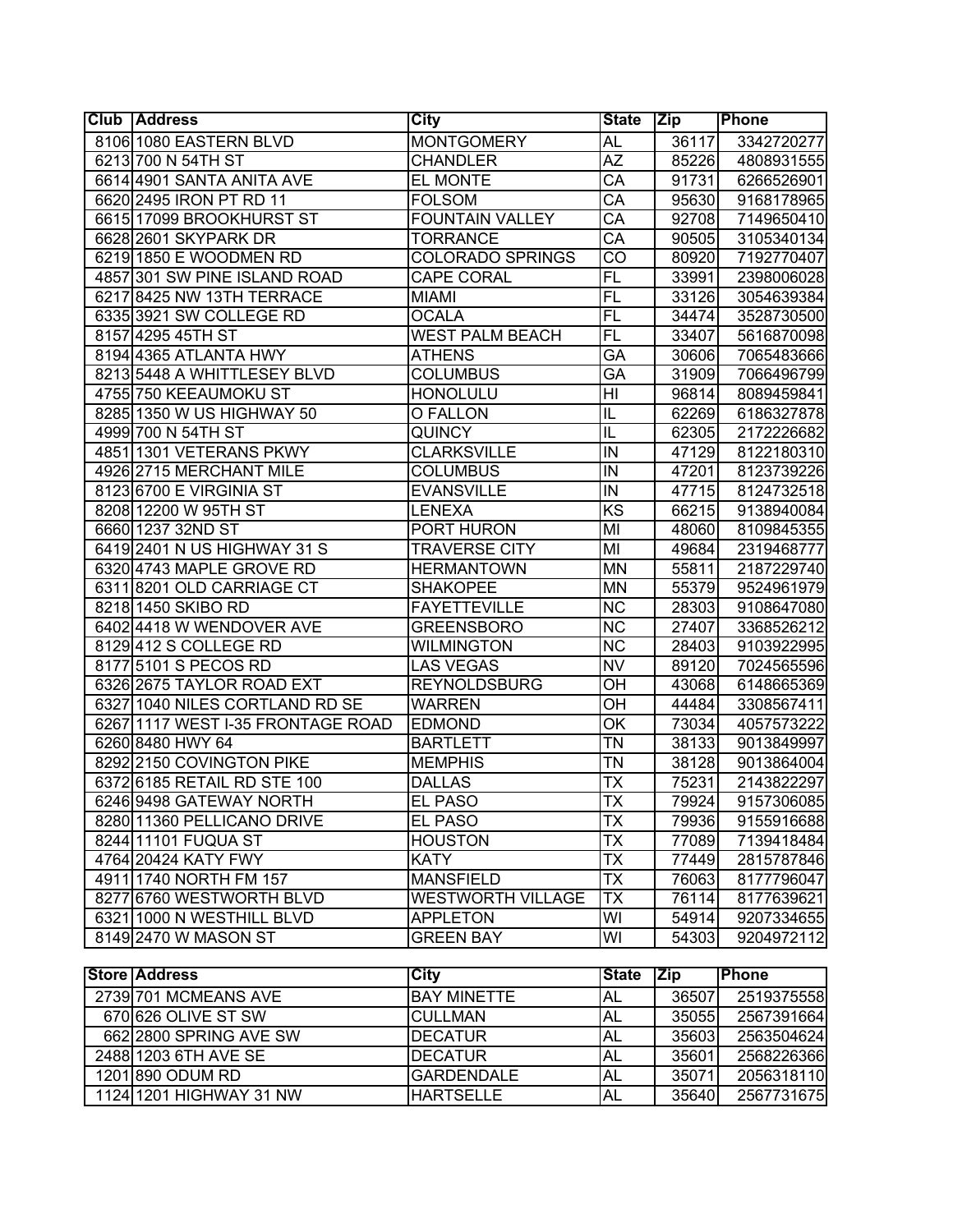| 433 2200 SPARKMAN DR NW          | <b>HUNTSVILLE</b>       | <b>AL</b>                | 35810 | 2568522236 |
|----------------------------------|-------------------------|--------------------------|-------|------------|
| 4318 145 KELLEY BLVD             | <b>MILLBROOK</b>        | <b>AL</b>                | 36054 | 3342850311 |
| 4648 6575 AIRPORT BLVD           | <b>MOBILE</b>           | <b>AL</b>                | 36608 | 2513709845 |
| 315 2453 2ND AVE E               | <b>ONEONTA</b>          | <b>AL</b>                | 35121 | 2056256474 |
| 715 1501 SKYLAND BLVD E          | <b>TUSCALOOSA</b>       | <b>AL</b>                | 35405 | 2057500823 |
| 362 2575 US HIGHWAY 43           | <b>WINFIELD</b>         | AL                       | 35594 | 2054874359 |
| 160 219 HIGHWAY 412              | <b>ASH FLAT</b>         | <b>AR</b>                | 72513 | 8709947520 |
| 3230 400 BRYANT AVE              | <b>BRYANT</b>           | <b>AR</b>                | 72022 | 5018472857 |
| 167 910 UNITY RD                 | <b>CROSSETT</b>         | <b>AR</b>                | 71635 | 8703642165 |
| 261 4019 CENTRAL AVE             | <b>HOT SPRINGS</b>      | <b>AR</b>                | 71913 | 5016237605 |
| 33 1710 S 4TH ST                 | <b>NASHVILLE</b>        | <b>AR</b>                | 71852 | 8708451881 |
| 7 9053 HIGHWAY 107               | <b>SHERWOOD</b>         | AR                       | 72120 | 5018330972 |
| 4108 4870 ELM SPRINGS RD         | <b>SPRINGDALE</b>       | AR                       | 72762 | 4793067025 |
| 16 2214 FAYETTEVILLE RD          | <b>VAN BUREN</b>        | <b>AR</b>                | 72956 | 4794742314 |
| 3407 1060 S WATSON RD            | <b>BUCKEYE</b>          | $\overline{AZ}$          | 85326 | 6234746728 |
| 3241 18551 N 83RD AVE            | <b>GLENDALE</b>         | $\overline{\mathsf{AZ}}$ | 85308 | 6238251129 |
| 1411 18680 S NOGALES HWY         | <b>GREEN VALLEY</b>     | ΑZ                       | 85614 | 5206253808 |
| 1364 5695 HIGHWAY 96 NO.         | <b>LAKE HAVASU CITY</b> | AZ                       | 86404 | 9287643700 |
| 4543 100 W RIVERSIDE DR          | <b>PARKER</b>           | AΖ                       | 85344 | 9286692161 |
| 1369 300 N BEELINE HWY           | <b>PAYSON</b>           | AΖ                       | 85541 | 9284740029 |
| 2515 3721 E THOMAS RD            | <b>PHOENIX</b>          | AΖ                       | 85018 | 6026850555 |
| 5429 14111 N PRASADA GATEWAY AVE | <b>SURPRISE</b>         | AΖ                       | 85388 | 6232823208 |
| 4355 PO BOX 736                  | <b>TAYLOR</b>           | AΖ                       | 85939 | 9285362543 |
| 5031 8280 N CORTARO RD           | <b>TUCSON</b>           | $\overline{AZ}$          | 85743 | 5207443652 |
| 2333 20251 HWY 18                | <b>APPLE VALLEY</b>     | CA                       | 92307 | 7609462030 |
| 1760 1018 RILEY ST               | <b>FOLSOM</b>           | $\overline{\text{CA}}$   | 95630 | 9169831090 |
| 5426 40580 ALBRAE ST             | <b>FREMONT</b>          | $\overline{\mathsf{CA}}$ | 94538 | 5104408060 |
| 2002 7150 CAMINO ARROYO          | <b>GILROY</b>           | $\overline{\mathsf{CA}}$ | 95020 | 4088488161 |
| 2054 10355 WICKLOW WAY           | <b>JACKSON</b>          | CA                       | 95642 | 2092235384 |
| 2206 27470 ALICIA PKWY           | <b>LAGUNA NIGUEL</b>    | CA                       | 92677 | 9493600758 |
| 2951 1731 E AVENUE J             | LANCASTER               | CA                       | 93535 | 6619457848 |
| 5979 255 LINCOLN BLVD            | <b>LINCOLN</b>          | CA                       | 95648 | 9162095129 |
| 2546 2300 N TUSTIN ST            | <b>ORANGE</b>           | CA                       | 92865 | 7149984473 |
| 5643421 W ESPLANADE DR           | <b>OXNARD</b>           | $\overline{\text{CA}}$   | 93036 | 8056042082 |
| 5096 34500 MONTERY AVENUE        | <b>PALM DESERT</b>      | CA                       | 92211 | 7603284375 |
| 2568 8333 VAN NUYS BLVD          | <b>PANORAMA CITY</b>    | CA                       | 91402 | 8188300350 |
| 3090 5609 PACIFIC ST             | <b>ROCKLIN</b>          | CA                       | 95677 | 9168240104 |
| 1988 900 PLEASANT GROVE BLVD     | <b>ROSEVILLE</b>        | CA                       | 95678 | 9167866768 |
| 2527 951 AVENIDA PICO            | <b>SAN CLEMENTE</b>     | CA                       | 92673 | 9494986669 |
| 3494 732 CENTER DR               | <b>SAN MARCOS</b>       | CA                       | 92069 | 7602338009 |
| 2621 255 COCHRAN ST              | <b>SIMI VALLEY</b>      | CA                       | 93065 | 8055811666 |
| 1963 2111 FULKERTH RD            | <b>TURLOCK</b>          | CA                       | 95380 | 2096348543 |
| 5137 6101 S AURORA PKWY          | <b>AURORA</b>           | $\overline{c}$           | 80016 | 3036171261 |
| 3083 665 N MURRAY BLVD           | <b>COLORADO SPRINGS</b> | CO                       | 80915 | 7195961294 |
| 2270 1155 S CAMINO DEL RIO       | <b>DURANGO</b>          | CO                       | 81303 | 9702598755 |
| 4335 11550 MERIDIAN MARKET VW    | <b>FALCON</b>           | CO                       | 80831 | 7195222910 |
| 1252 6675 BUSINESS CENTER DR     | <b>HIGHLANDS RANCH</b>  | CO                       | 80130 | 3036833641 |
| 1231 9901 GRANT ST               | <b>THORNTON</b>         | CO                       | 80229 | 3034511003 |
| 2954 650 MAIN AVE                | <b>NORWALK</b>          | CT                       | 6851  | 2038464514 |
| 2163 465 BRIDGEPORT AVE          | <b>SHELTON</b>          | CT                       | 6484  | 2039291110 |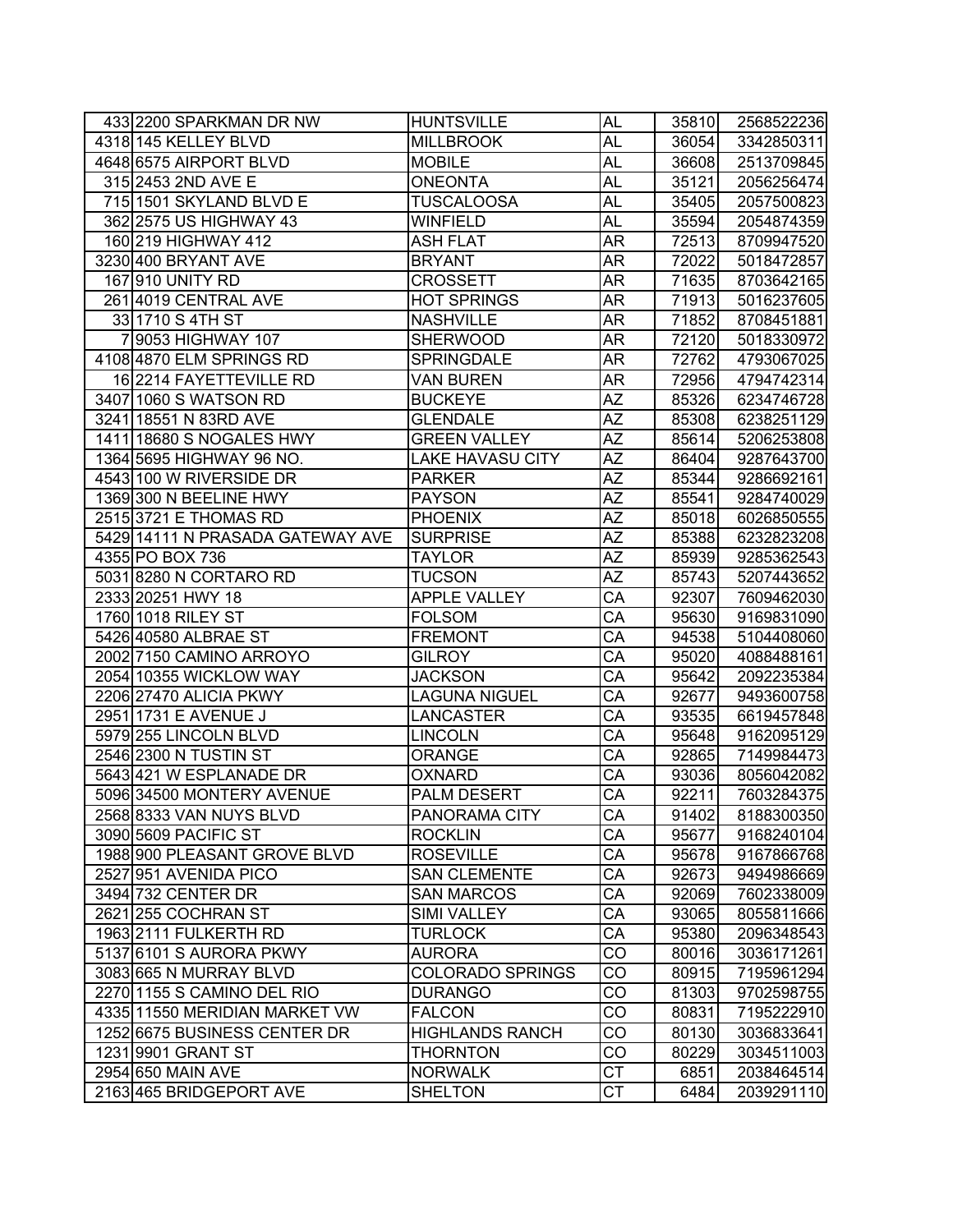| 2331 155 WATERFORD PARKWAY NO.                 | <b>WATERFORD</b>        | <b>CT</b>       | 6385  | 8604473646 |
|------------------------------------------------|-------------------------|-----------------|-------|------------|
| 2789 3200 OLD BOYNTON RD                       | <b>BOYNTON BEACH</b>    | $\overline{FL}$ | 33436 | 5617420718 |
| 4563 401 E SHERIDAN ST                         | <b>DANIA BEACH</b>      | $\overline{FL}$ | 33004 | 9549885211 |
| 2987 4301 S UNIVERSITY DR                      | <b>DAVIE</b>            | $\overline{FL}$ | 33328 | 9543313612 |
| 3104 1101 S MILITARY TRL                       | <b>DEERFIELD BEACH</b>  | <b>FL</b>       | 33442 | 9542811426 |
| 987 14821 BEN C PRATT/6 MILE CYPRES FORT MYERS |                         | <b>FL</b>       | 33912 | 2394371880 |
| 3877 1800 NE 12TH AVE                          | <b>GAINESVILLE</b>      | <b>FL</b>       | 32641 | 3523723191 |
| 1172 13490 BEACH BLVD                          | JACKSONVILLE            | <b>FL</b>       | 32224 | 9042230772 |
| 2176 2144 W INDIANTOWN RD                      | JUPITER                 | <b>FL</b>       | 33458 | 5617466422 |
| 3625 3001 N STATE ROAD 7                       | <b>LAUDERDALE LAKES</b> | <b>FL</b>       | 33313 | 9547337473 |
| 2237 2523 LEE BLVD                             | <b>LEHIGH ACRES</b>     | <b>FL</b>       | 33971 | 2393685700 |
| 5325 5555 W ATLANTIC BLVD                      | <b>MARGATE</b>          | <b>FL</b>       | 33063 | 9549758682 |
| 5055 9885 COLLIER BLVD                         | <b>NAPLES</b>           | FL              | 34114 | 2394551131 |
| 5391 5420 JULIET BLVD                          | <b>NAPLES</b>           | FL              | 34109 | 2392548310 |
| 4368 34 BAHIA AVE                              | <b>OCALA</b>            | <b>FL</b>       | 34472 | 3525373095 |
| 4434 7855 SW HWY 200                           | <b>OCALA</b>            | FL              | 34476 | 3525126628 |
| 5326 9570 SW HIGHWAY 200                       | <b>OCALA</b>            | <b>FL</b>       | 34481 | 3522917512 |
| 563 2400 VETERANS MEMORIAL PKWY ORANGE CITY    |                         | <b>FL</b>       | 32763 | 3867751500 |
| 5315 9600 PARKSOUTH COURT SUITE 12 ORLANDO     |                         | <b>FL</b>       | 32837 | 8774534566 |
| 1513 35404 US HIGHWAY 19 N                     | <b>PALM HARBOR</b>      | <b>FL</b>       | 34684 | 7277848797 |
| 1605 4600 MOBILE HWY STE 122                   | <b>PENSACOLA</b>        | FL              | 32506 | 8504554320 |
| 5771 1525 E NINE MILE RD                       | <b>PENSACOLA</b>        | <b>FL</b>       | 32514 | 8504626529 |
| 547 2602 JAMES L REDMAN PKWY                   | PLANT CITY              | <b>FL</b>       | 33566 | 8137521188 |
| 721 19100 MURDOCK CIR                          | PORT CHARLOTTE          | <b>FL</b>       | 33948 | 9416252399 |
| 857 3653 S ORLANDO DR                          | <b>SANFORD</b>          | <b>FL</b>       | 32773 | 4073211371 |
| 1171 8320 LOCKWOOD RIDGE RD                    | <b>SARASOTA</b>         | <b>FL</b>       | 34243 | 9413516969 |
| 2392 3560 BEE RIDGE RD                         | <b>SARASOTA</b>         | <b>FL</b>       | 34239 | 9417026237 |
| 925 11720 E DR MARTIN LUTHER KING JSEFFNER     |                         | $\overline{FL}$ | 33584 | 8136816654 |
| 3415 41232 US HIGHWAY 19 N                     | <b>TARPON SPRINGS</b>   | $\overline{FL}$ | 34689 | 7279409289 |
| 4565 270 HEALD WAY                             | THE VILLAGES            | <b>FL</b>       | 32163 | 3524615017 |
| 1541 9990 BELVEDERE RD                         | WEST PALM BEACH         | <b>FL</b>       | 33411 | 5617950017 |
| 1293 3209 DEANS BRIDGE RD                      | AUGUSTA                 | GA              | 30906 | 7067929323 |
| 639 150 ALTAMA CONNECTOR                       | <b>BRUNSWICK</b>        | GA              | 31525 | 9122611616 |
| 2475 1436 DOGWOOD DR SE                        | <b>CONYERS</b>          | GA              | 30013 | 7708608544 |
| 3874 98 POWER CENTER DR                        | <b>DAWSONVILLE</b>      | GA              | 30534 | 7062658787 |
| 3609 2940 ANVIL BLOCK RD                       | <b>ELLENWOOD</b>        | <b>GA</b>       | 30294 | 4043616811 |
| 932 1569 N EXPRESSWAY                          | <b>GRIFFIN</b>          | GA              | 30223 | 7702295040 |
| 4519 801A E GENERAL STEWART WAY                | <b>HINESVILLE</b>       | GA              | 31313 | 9122556010 |
| 4472 8424 MALL PARKWAY                         | <b>LITHONIA</b>         | GA              | 30038 | 7702250428 |
| 2860 160 POOLER PKWY                           | <b>POOLER</b>           | GA              | 31322 | 9127482677 |
| 1578 970 MANSELL RD                            | <b>ROSWELL</b>          | GA              | 30076 | 7709930533 |
| 635 6000 OGEECHEE RD                           | <b>SAVANNAH</b>         | GA              | 31419 | 9129210882 |
| 3389 3435 CENTERVILLE HIGHWAY                  | <b>SNELLVILLE</b>       | GA              | 30039 | 7709727572 |
| 2858 349 BRAMPTON AVE                          | <b>STATESBORO</b>       | GA              | 30458 | 9124892750 |
| 745 5600 N HENRY BLVD                          | <b>STOCKBRIDGE</b>      | GA              | 30281 | 7703891709 |
| 3883 91-600 FARRINGTON HWY                     | <b>KAPOLEI</b>          | HI              | 96707 | 8082069069 |
| 753 525 BRANDILYNN BLVD                        | <b>CEDAR FALLS</b>      | IA              | 50613 | 3192776391 |
| 841 1126 HIGHWAY 38 NORTH                      | <b>TIPTON</b>           | IA              | 52772 | 5638863153 |
| 797 324 W AGENCY RD                            | <b>WEST BURLINGTON</b>  | IA              | 52655 | 3197536526 |
| 2782 2745 AMERICAN LEGION BLVD                 | <b>MOUNTAIN HOME</b>    | ID              | 83647 | 2085870601 |
|                                                |                         |                 |       |            |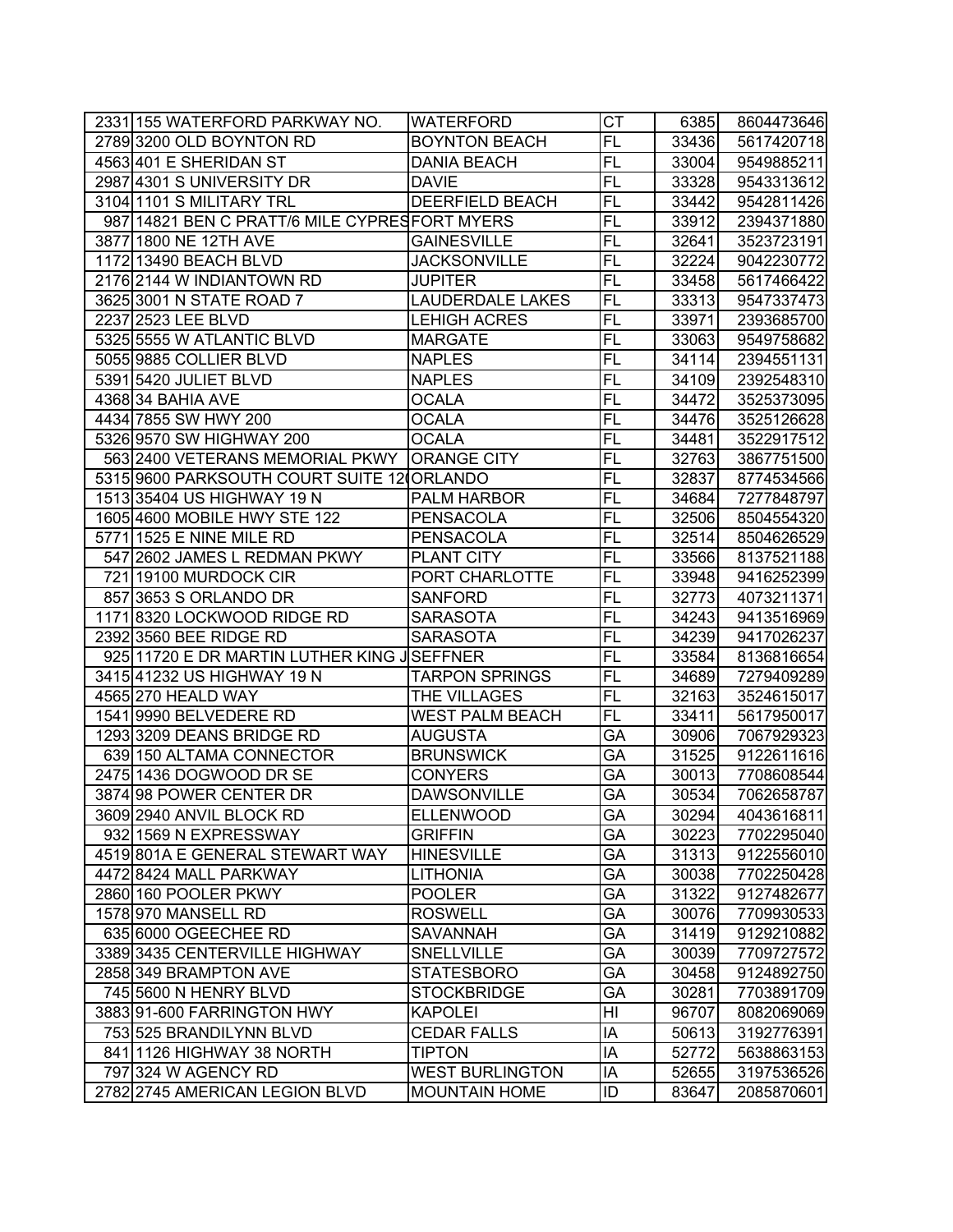| 2485 476999 HIGHWAY 95                          | <b>PONDERAY</b>       | ID                     | 83852 | 2082658332 |
|-------------------------------------------------|-----------------------|------------------------|-------|------------|
| 4249 583 COMMERCE DRIVE                         | <b>SMELTERVILLE</b>   | $\overline{ID}$        | 83868 | 2087830426 |
| 1395 1212 W MCCORD ST                           | <b>CENTRALIA</b>      | IL                     | 62801 | 6185331700 |
| 361 1040 COLLINSVILLE CROSSING BLV COLLINSVILLE |                       | IL                     | 62234 | 6183444480 |
| 5044 10000 BARTEL BLVD                          | <b>GALENA</b>         | IL                     | 61036 | 8157770507 |
| 775 659 KNOX SQUARE DR                          | <b>GALESBURG</b>      | IL                     | 61401 | 3093441180 |
| 1668 6590 GRAND AVE                             | <b>GURNEE</b>         | IL                     | 60031 | 8478551230 |
| 199825 MALERICH DR                              | <b>LINCOLN</b>        | IL                     | 62656 | 2177352314 |
| 481 101 DETTRO DR                               | <b>MATTOON</b>        | IL                     | 61938 | 2172342266 |
| 844 333 E US ROUTE 6                            | <b>MORRIS</b>         | IL                     | 60450 | 8159426306 |
| 2816 5630 W TOUHY AVE                           | <b>NILES</b>          | IL                     | 60714 | 8476478641 |
| 1418 1530 WEST HWY 50                           | O FALLON              | IL                     | 62269 | 6186329066 |
| 4049 21000 WESTERN AVE                          | <b>OLYMPIA FIELDS</b> | IL                     | 60461 | 7088989115 |
| 1556 9265 159TH ST                              | <b>ORLAND HILLS</b>   | IL                     | 60487 | 7083494300 |
| 636 2111 CLAUDE BAILEY PKWY                     | <b>PRINCETON</b>      | L                      | 61356 | 8158754521 |
| 422 1304 E MAIN ST                              | <b>ROBINSON</b>       | L                      | 62454 | 6185465676 |
| 830 1901 1ST AVE                                | <b>ROCK FALLS</b>     | IL                     | 61071 | 8156266800 |
| 2815 1460 GOLF RD                               | ROLLING MEADOWS       | IL                     | 60008 | 8477340456 |
| 1420 850 S BARRINGTON RD                        | <b>STREAMWOOD</b>     | IL                     | 60107 | 6302137000 |
| 1548 1790 E WALNUT ST                           | <b>WATSEKA</b>        | IL                     | 60970 | 8154322200 |
| 1425 402 W PLAZA DR                             | <b>COLUMBIA CITY</b>  | IN                     | 46725 | 2602444060 |
| 1459 7245 US 31 S                               | <b>INDIANAPOLIS</b>   | IN                     | 46227 | 3178887906 |
| 2563 735 N GOSPEL ST                            | <b>PAOLI</b>          | IN                     | 47454 | 8127234444 |
| 1054 PO BOX 688                                 | <b>ATCHISON</b>       | KS                     | 66002 | 9133674062 |
| 111 2700 S SANTA FE AVE                         | <b>CHANUTE</b>        | $\overline{\text{KS}}$ | 66720 | 6204313077 |
| 1282 140 E COLLEGE DR                           | <b>CONCORDIA</b>      | KS                     | 66901 | 7852432602 |
| 5180 10303 METCALF AVE                          | <b>OVERLAND PARK</b>  | $\overline{\text{KS}}$ | 66212 | 9136423544 |
| 1221 6110 W KELLOGG DR                          | <b>WICHITA</b>        | $\overline{\text{KS}}$ | 67209 | 3169452800 |
| 143 310 W 5TH ST                                | <b>BENTON</b>         | KY                     | 42025 | 2705271605 |
| 106 1405 MIDDLE RD                              | <b>FULTON</b>         | KY                     | 42041 | 2704721426 |
| 1569 240 WAL MART WAY                           | <b>MAYSVILLE</b>      | KY                     | 41056 | 6067595040 |
| 257 901 US HIGHWAY 60 E                         | <b>MORGANFIELD</b>    | KY                     | 42437 | 2703891828 |
| 497 500 TAYLORSVILLE RD                         | SHELBYVILLE           | KY                     | 40065 | 5026330705 |
| 98 6091 MER ROUGE RD                            | <b>BASTROP</b>        | LA                     | 71220 | 3182819384 |
| 3752 5700 SHED ROAD                             | <b>BOSSIER CITY</b>   | LA                     | 71111 | 3186066575 |
| 7301 3810 NE EVANGELINE TRWY                    | <b>CARENCRO</b>       | LA                     | 70520 | 3375203013 |
| 505 1125 N PINE ST                              | <b>DERIDDER</b>       | LA                     | 70634 | 3374620259 |
| 311 200 NORTHWEST BLVD                          | <b>FRANKLIN</b>       | LA                     | 70538 | 3378282418 |
| 386 303 E INTERSTATE DR                         | <b>JENNINGS</b>       | LA                     | 70546 | 3378244838 |
| 1342 300 W ESPLANADE AVE                        | <b>KENNER</b>         | LA                     | 70065 | 5044641653 |
| 531 3142 AMBASSADOR CAFFERY PKWYLAFAYETTE       |                       | LA                     | 70506 | 3379894082 |
| 2938 2428 W PINHOOK RD                          | LAFAYETTE             | LA                     | 70508 | 3372311852 |
| 6583 2011 RYAN ST                               | <b>LAKE CHARLES</b>   | LA                     | 70601 | 3375083864 |
| 405 2204 S 5TH ST                               | <b>LEESVILLE</b>      | LA                     | 71446 | 3372389041 |
| 876 25800 HIGHWAY 171                           | <b>MANY</b>           | LA                     | 71449 | 3182569207 |
| 989 8912 VETERANS MEMORIAL BLVD                 | <b>METAIRIE</b>       | LA                     | 70003 | 5044650155 |
| 1107 1900 HIGHWAY 165 S                         | <b>OAKDALE</b>        | LA                     | 71463 | 3183352502 |
| 448 6235 W PORT AVE                             | <b>SHREVEPORT</b>     | LA                     | 71129 | 3186887700 |
| 450 9550 MANSFIELD RD                           | <b>SHREVEPORT</b>     | LA                     | 71118 | 3186880538 |
| 331 525 N CITIES SERVICE HWY                    | <b>SULPHUR</b>        | LA                     | 70663 | 3376252849 |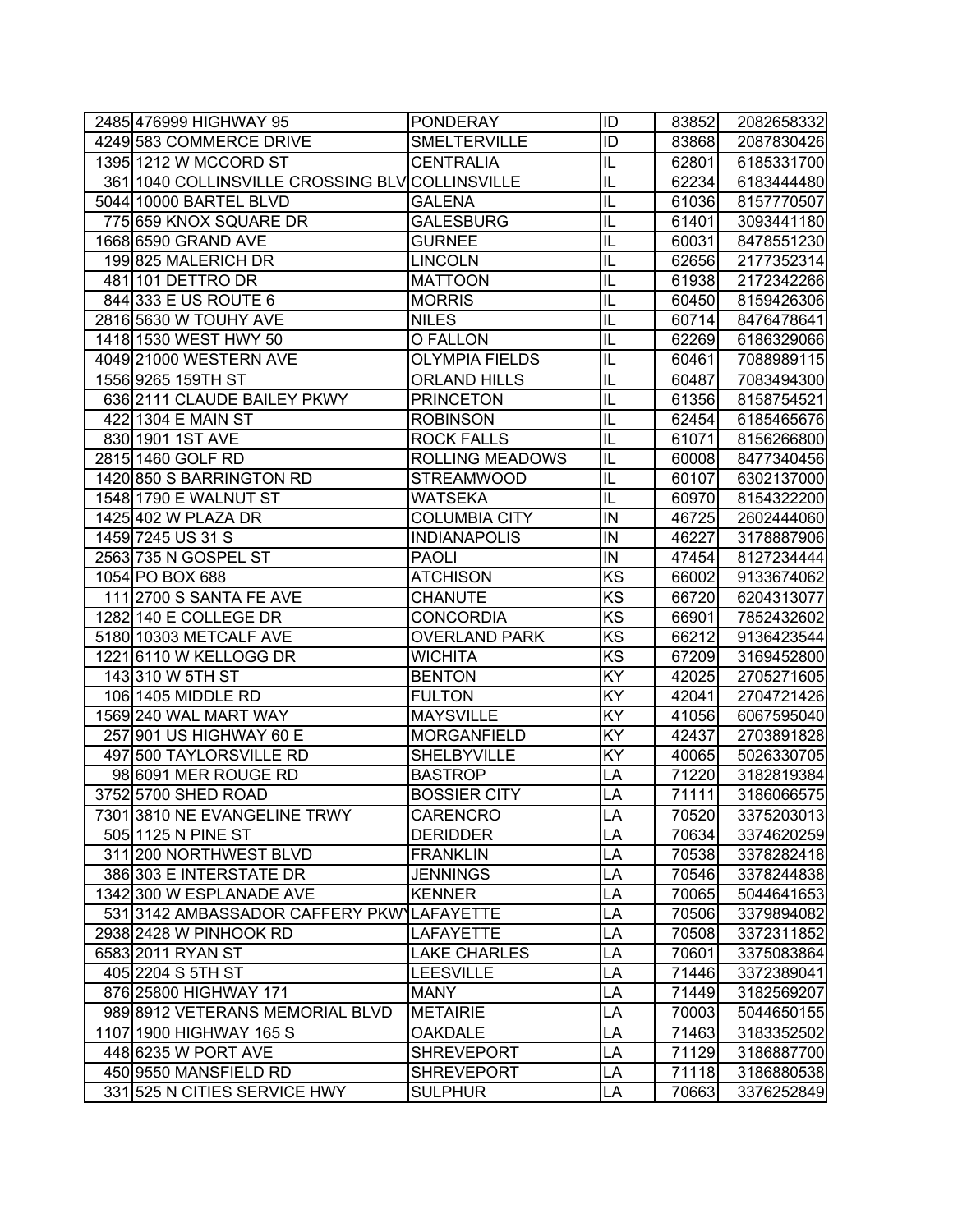| 2904 700 OAK ST                 | <b>BROCKTON</b>         | <b>MA</b>              | 2301  | 5085842333 |
|---------------------------------|-------------------------|------------------------|-------|------------|
| 3491 70 PLEASANT VALLEY ST      | <b>METHUEN</b>          | MA                     | 1844  | 9786862633 |
| 2103 550 PROVIDENCE HWY         | <b>WALPOLE</b>          | MA                     | 2081  | 5086684144 |
| 3720 3601 WASHINGTON BLVD       | <b>ARBUTUS</b>          | <b>MD</b>              | 21227 | 4107377700 |
| 3490 7081 ARUNDEL MILLS CIR     | <b>HANOVER</b>          | <b>MD</b>              | 21076 | 4105798725 |
| 2045 8118 PERRY HILLS CT        | <b>NOTTINGHAM</b>       | MD                     | 21236 | 4108829815 |
| 1717 11930 ACTON LN             | WALDORF                 | <b>MD</b>              | 20601 | 3017057070 |
| 1939 15 TIBBETTS DR             | <b>BRUNSWICK</b>        | <b>ME</b>              | 4011  | 2077250773 |
| 1974 17 LUDLOW RD               | <b>HOULTON</b>          | <b>ME</b>              | 4730  | 2075322181 |
| 2183 1240 MAIN ST               | <b>OXFORD</b>           | ME                     | 4270  | 2077430882 |
| 1809 701 OLDS ST                | <b>JONESVILLE</b>       | MI                     | 49250 | 5178497000 |
| 5064 6065 GULL RD               | <b>KALAMAZOO</b>        | MI                     | 49048 | 2693731314 |
| 1987 555 E GENESEE ST           | <b>LAPEER</b>           | MI                     | 48446 | 8106643062 |
| 3876 3285 HENRY ST              | <b>MUSKEGON</b>         | MI                     | 49441 | 2317394710 |
| 2959 28804 GRATIOT AVE          | <b>ROSEVILLE</b>        | MI                     | 48066 | 5867770221 |
| 2558 44575 MOUND RD             | <b>STERLING HEIGHTS</b> | MI                     | 48314 | 5863232394 |
| 3336 23800 ALLEN RD             | WOODHAVEN               | MI                     | 48183 | 7346754360 |
| 1632 4611 STATE HIGHWAY 29 S    | <b>ALEXANDRIA</b>       | <b>MN</b>              | 56308 | 3207628945 |
| 1757 4740 MALL DR               | <b>HERMANTOWN</b>       | <b>MN</b>              | 55811 | 2187271310 |
| 2882 9451 DUNKIRK LN N          | <b>MAPLE GROVE</b>      | <b>MN</b>              | 55311 | 7634203500 |
| 3534 295 TYLER RD S             | <b>RED WING</b>         | <b>MN</b>              | 55066 | 6513850003 |
| 89 94 CECIL ST                  | <b>CAMDENTON</b>        | <b>MO</b>              | 65020 | 5733463588 |
| 188 3439 WILLIAM ST             | <b>CAPE GIRARDEAU</b>   | <b>MO</b>              | 63701 | 5733354600 |
| 6500 3411 S NOLAND RD           | <b>INDEPENDENCE</b>     | <b>MO</b>              | 64055 | 8162520065 |
| 122 3051 E JACKSON BLVD         | <b>JACKSON</b>          | <b>MO</b>              | 63755 | 5732433909 |
| 2442 5261 NE ANTIOCH ROAD       | <b>KANSAS CITY</b>      | <b>MO</b>              | 64119 | 8164482061 |
| 5313 6100 RONALD REAGAN DR      | <b>LAKE SAINT LOUIS</b> | <b>MO</b>              | 63367 | 6366252101 |
| 4590 3410 SW MARKET ST          | <b>LEES SUMMIT</b>      | <b>MO</b>              | 64082 | 8166233245 |
| 783 705 E BRIGGS DR             | <b>MACON</b>            | <b>MO</b>              | 63552 | 6603855783 |
| 78 14740 STATE HIGHWAY 38       | <b>MARSHFIELD</b>       | <b>MO</b>              | 65706 | 4174686116 |
| 34 2250 LINCOLN AVE             | <b>NEVADA</b>           | <b>MO</b>              | 64772 | 4176673630 |
| 2702 1102 N MASSEY BLVD         | NIXA                    | <b>MO</b>              | 65714 | 4177241097 |
| 82 1750 S PERRYVILLE BLVD       | <b>PERRYVILLE</b>       | <b>MO</b>              | 63775 | 5735472577 |
| 5261 100 COMMERCIAL LN          | <b>PINEVILLE</b>        | <b>MO</b>              | 64856 | 4172265800 |
| 319 2015 W FOXWOOD DR           | <b>RAYMORE</b>          | <b>MO</b>              | 64083 | 8163225455 |
| 243 1971 WENTZVILLE PKWY        | WENTZVILLE              | <b>MO</b>              | 63385 | 6363275155 |
| 303 950 MACKIE DR               | <b>HOLLY SPRINGS</b>    | <b>MS</b>              | 38635 | 6622522211 |
| 411 660 E MADISON ST            | <b>HOUSTON</b>          | <b>MS</b>              | 38851 | 6624565711 |
| 501 1621 HIGHWAY 15 N           | LAUREL                  | MS                     | 39440 | 6016496191 |
| 2084 1500 N 7TH AVE             | <b>BOZEMAN</b>          | MT                     | 59715 | 4065858788 |
| 1133 781 LEONARD AVE            | <b>ALBEMARLE</b>        | $\overline{\text{NC}}$ | 28001 | 7049836830 |
| 2496 200 WATAUGA VILLAGE DR     | <b>BOONE</b>            | $\overline{\text{NC}}$ | 28607 | 8282620254 |
| 4848 8322 PINEVILLE MATTHEWS RD | <b>CHARLOTTE</b>        | NC                     | 28226 | 7044965228 |
| 5481 9820 CALLABRIDGE CT        | <b>CHARLOTTE</b>        | <b>NC</b>              | 28216 | 7043923338 |
| 5046 805 TOWN CENTRE BLVD       | <b>CLAYTON</b>          | NC                     | 27520 | 9195505600 |
| 6176 5611 W FRIENDLY AVE        | <b>GREENSBORO</b>       | <b>NC</b>              | 27410 | 3362914969 |
| 1242 250 HIGHLANDS SQUARE DR    | <b>HENDERSONVILLE</b>   | <b>NC</b>              | 28792 | 8286968285 |
| 3504 2415 SPRINGS RD NE         | <b>HICKORY</b>          | <b>NC</b>              | 28601 | 8286396103 |
| 7315 483 US HWY 70 SW           | <b>HICKORY</b>          | NC                     | 28602 | 8286396060 |
| 5013 4102 PRECISION WAY         | <b>HIGH POINT</b>       | NC                     | 27265 | 3368046018 |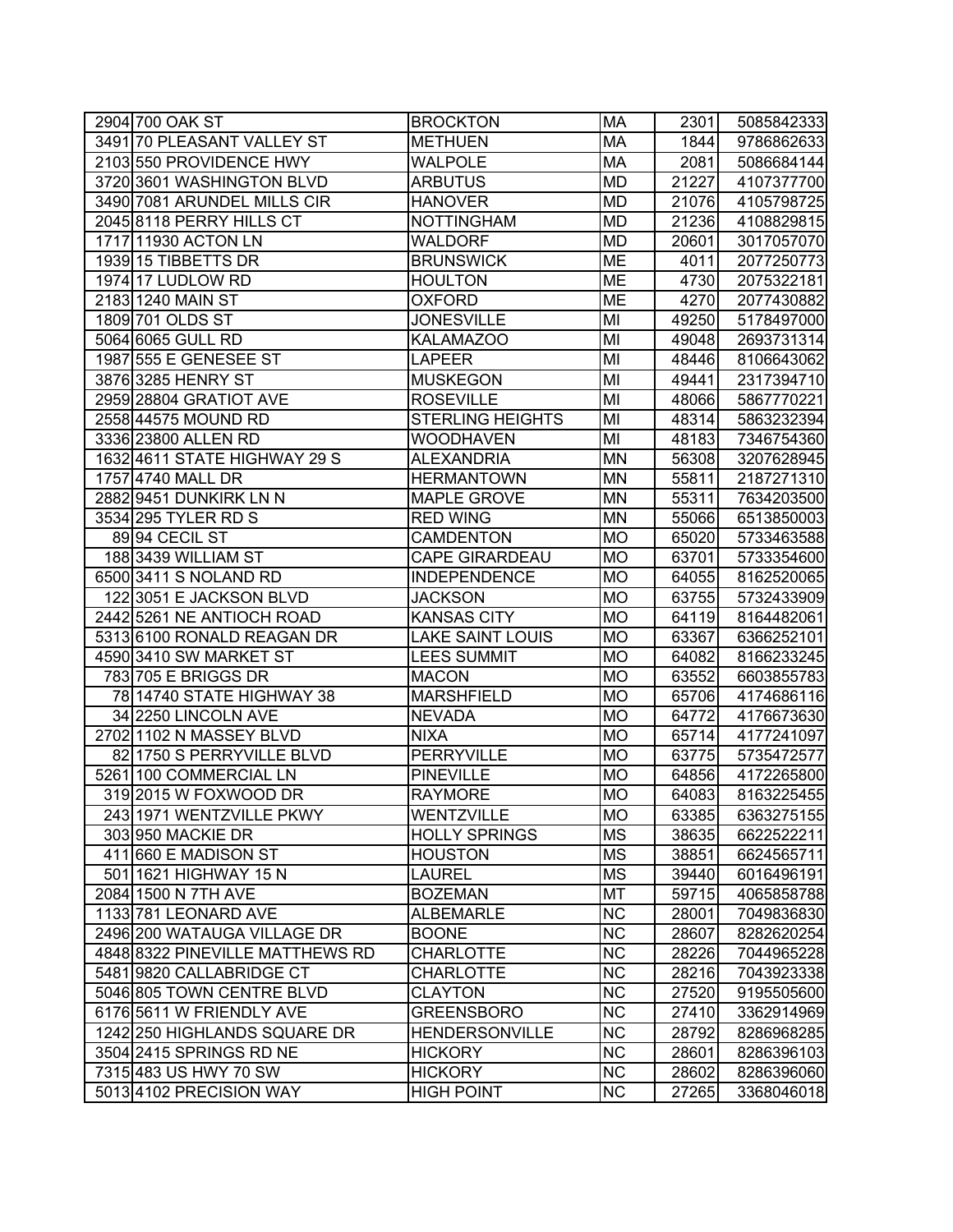| 3864 561 YOPP RD                            | <b>JACKSONVILLE</b>    | <b>NC</b>              | 28540 | 9103461889 |
|---------------------------------------------|------------------------|------------------------|-------|------------|
| 1156 169 NORMAN STATION BLVD                | <b>MOORESVILLE</b>     | $\overline{\text{NC}}$ | 28117 | 7046645238 |
| 515 2330 US 19                              | <b>MURPHY</b>          | $\overline{\text{NC}}$ | 28906 | 8288379184 |
| 2772 1675 N HOWE ST                         | <b>SOUTHPORT</b>       | $\overline{\text{NC}}$ | 28461 | 9104549909 |
| 5254 2114 S MAIN ST                         | <b>WAKE FOREST</b>     | <b>NC</b>              | 27587 | 9195622921 |
| 1849 320 E HANES MILL RD                    | <b>WINSTON SALEM</b>   | <b>NC</b>              | 27105 | 3363779194 |
| 6814 5175 BROOKBERRY PARK AVE               | <b>WINSTON SALEM</b>   | <b>NC</b>              | 27104 | 3362453007 |
| 645 2400 W PASEWALK AVE                     | <b>NORFOLK</b>         | <b>NE</b>              | 68701 | 4023715452 |
| 1785 254 LOWELL RD                          | <b>HUDSON</b>          | <b>NH</b>              | 3051  | 6035984226 |
| 5384 1130 HIGHWAY 77                        | <b>BRIDGETON</b>       | <b>NJ</b>              | 8302  | 8564530418 |
| 3266 839 US HIGHWAY 130                     | <b>EAST WINDSOR</b>    | NJ                     | 8520  | 6094436159 |
| 2195 4900 US HIGHWAY 9                      | <b>HOWELL</b>          | <b>NJ</b>              | 7731  | 7328869100 |
| 5447 150 HARRISON AVE                       | <b>KEARNY</b>          | <b>NJ</b>              | 7032  | 2019550280 |
| 2651 PO BOX 209                             | <b>MANVILLE</b>        | <b>NJ</b>              | 8835  | 9085758997 |
| 3443 48 STATE RT 23                         | <b>RIVERDALE</b>       | <b>NJ</b>              | 7457  | 9738355812 |
| 824 8000 ACADEMY RD NE                      | <b>ALBUQUERQUE</b>     | <b>NM</b>              | 87111 | 5058565274 |
| 835 400 EUBANK BLVD NE                      | <b>ALBUQUERQUE</b>     | <b>NM</b>              | 87123 | 5052938878 |
| 1397 10224 COORS BYP NW                     | ALBUQUERQUE            | <b>NM</b>              | 87114 | 5058971228 |
| 2924 2550 COORS BLDV. NW                    | ALBUQUERQUE            | <b>NM</b>              | 87120 | 5053521870 |
| 1560 6005 S EASTERN AVE                     | <b>LAS VEGAS</b>       | <b>NV</b>              | 89119 | 7024518900 |
| 2593 2310 E SERENE AVE                      | <b>LAS VEGAS</b>       | <b>NV</b>              | 89123 | 7022707831 |
| 4339 5940 LOSEE RD                          | <b>NORTH LAS VEGAS</b> | <b>NV</b>              | 89081 | 7026391202 |
| 2146 101 SANFORD FARMS SHOPPING CLAMSTERDAM |                        | <b>NY</b>              | 12010 | 5188436890 |
| 2844 PO BOX 1547                            | <b>CLIFTON PARK</b>    | <b>NY</b>              | 12065 | 5183738457 |
| 2915 3990 NESCONSET HWY                     | <b>EAST SETAUKET</b>   | <b>NY</b>              | 11733 | 6314743287 |
| 5295 965 BROADHOLLOW RD                     | <b>FARMINGDALE</b>     | <b>NY</b>              | 11735 | 6317528768 |
| 2326 1000 STATE ROUTE 36                    | <b>HORNELL</b>         | <b>NY</b>              | 14843 | 6073247019 |
| 1677 4765 COMMERCIAL DR                     | <b>NEW HARTFORD</b>    | <b>NY</b>              | 13413 | 3157364932 |
| 1926 341 STATE ROUTE 104                    | <b>OSWEGO</b>          | <b>NY</b>              | 13126 | 3153426210 |
| 2116 891 ROUTE 9                            | <b>QUEENSBURY</b>      | <b>NY</b>              | 12804 | 5187930309 |
| 2905 250 ROUTE 59                           | <b>SUFFERN</b>         | <b>NY</b>              | 10901 | 8453684705 |
| 1871 20823 STATE ROUTE 3                    | <b>WATERTOWN</b>       | <b>NY</b>              | 13601 | 3157860145 |
| 3486 929 E STATE ST                         | <b>ATHENS</b>          | OН                     | 45701 | 7405943398 |
| 5285 3200 ATLANTIC BLVD NE                  | <b>CANTON</b>          | OН                     | 44705 | 3304899035 |
| 3293 PO BOX 118                             | <b>CHARDON</b>         | OН                     | 44024 | 4402862250 |
| 1503 6244 WILMINGTON PIKE                   | <b>DAYTON</b>          | ОH                     | 45459 | 9378483188 |
| 1863 33752 VINE ST                          | <b>EASTLAKE</b>        | OH                     | 44095 | 4402698827 |
| 5374 100A E WASHINGTON JACKSON RD EATON     |                        | OH                     | 45320 | 9374561777 |
| 1330 2450 ALLENTOWN RD                      | LIMA                   | ОH                     | 45805 | 4192243168 |
| 3206 2400 HARDING HWY                       | <b>LIMA</b>            | OН                     | 45804 | 4192224466 |
| 1839 4380 LEAVITT RD                        | <b>LORAIN</b>          | ОH                     | 44053 | 4403244104 |
| 1595 555 COLEMANS CROSSING BLVD             | <b>MARYSVILLE</b>      | OН                     | 43040 | 9376442800 |
| 5387 15050 S SPRINGDALE AVE                 | <b>MIDDLEFIELD</b>     | ОH                     | 44062 | 4406320383 |
| 1564 4490 GALLIA ST                         | <b>NEW BOSTON</b>      | ОH                     | 45662 | 7404568257 |
| 1445 2826 EAST HARBOR RD                    | PORT CLINTON           | OН                     | 43452 | 4197323369 |
| 1331 2400 MICHIGAN ST                       | <b>SIDNEY</b>          | OН                     | 45365 | 9374982371 |
| 1622 2801 W STATE ROUTE 18                  | <b>TIFFIN</b>          | ОH                     | 44883 | 4194484402 |
| 387 3100 E 1ST ST                           | <b>CHANDLER</b>        | OK                     | 74834 | 4052580541 |
| 499 5505 W OWEN K GARRIOTT RD               | <b>ENID</b>            | ОK                     | 73703 | 5802377963 |
| 1437 2600 N HIGHWAY 64                      | <b>GUYMON</b>          | ОK                     | 73942 | 5803381611 |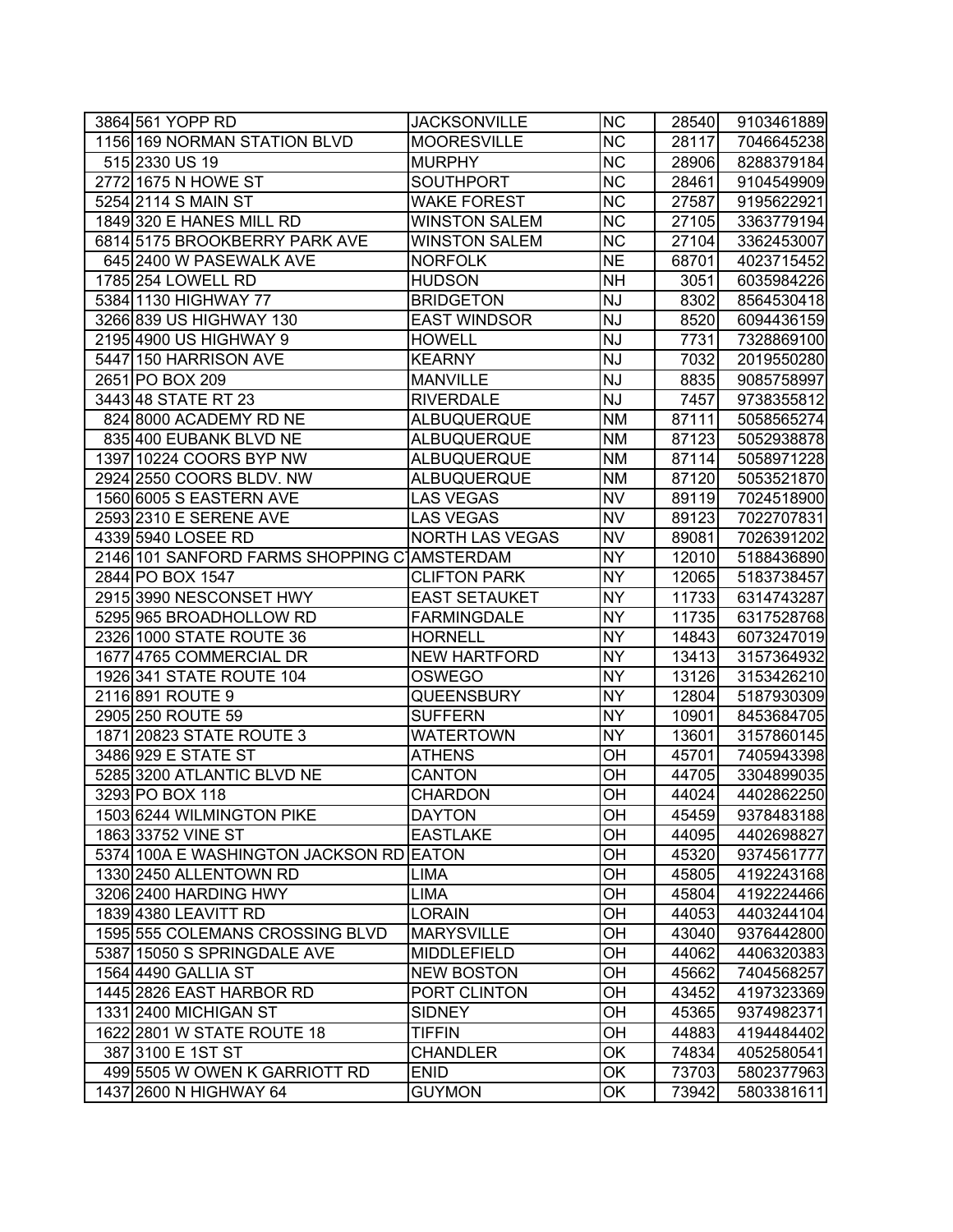| 2393 640 SE 4TH ST                           | <b>MOORE</b>                    | OK                       | 73160          | 4057942724               |
|----------------------------------------------|---------------------------------|--------------------------|----------------|--------------------------|
| 517 951 E STATE HIGHWAY 152                  | <b>MUSTANG</b>                  | ОK                       | 73064          | 4053764549               |
| 5840 12912 E 86TH ST N                       | <b>OWASSO</b>                   | $\overline{\mathsf{OK}}$ | 74055          | 9182740030               |
| 392 1349 E EAGLE RD                          | WEATHERFORD                     | OK                       | 73096          | 5807721408               |
| 4221 220 N ADAIR ST                          | <b>CORNELIUS</b>                | OR                       | 97113          | 5032070626               |
| 2069 1360 CENTER DR                          | <b>MEDFORD</b>                  | 0R                       | 97501          | 5417722060               |
| 3252 605 CONCHESTER HWY                      | <b>BOOTHWYN</b>                 | PA                       | 19061          | 6104942535               |
| 2574 60 NOBLE BLVD                           | <b>CARLISLE</b>                 | PA                       | 17013          | 7172581250               |
| 5379 1450 MORRELL AVE                        | <b>CONNELLSVILLE</b>            | PA                       | 15425          | 7246264470               |
| 2909 961 E COLUMBUS AVE                      | <b>CORRY</b>                    | PA                       | 16407          | 8146638070               |
| 3501 100 CROSSINGS BLVD                      | <b>ELVERSON</b>                 | PA                       | 19520          | 6109132000               |
| 2561 5350 W RIDGE RD                         | <b>ERIE</b>                     | PA                       | 16506          | 8148350556               |
| 2008 1566 W MAIN STREET EXT                  | <b>GROVE CITY</b>               | PA                       | 16127          | 7244585877               |
| 2236 651 MAIN ST                             | <b>HARLEYSVILLE</b>             | PA                       | 19438          | 2155130205               |
| 1591 6535 GRAYSON RD                         | <b>HARRISBURG</b>               | $\overline{PA}$          | 17111          | 7175618402               |
| 1820 1 HILLTOP PLZ                           | <b>KITTANNING</b>               | PA                       | 16201          | 7245432023               |
| 2068 180 LEVITTOWN CTR                       | <b>LEVITTOWN</b>                | PA                       | 19055          | 2159496600               |
| 1656 16086 CONNEAUT LAKE RD                  | <b>MEADVILLE</b>                | PA                       | 16335          | 8147246267               |
| 1883 3942 BRODHEAD RD                        | <b>MONACA</b>                   | PA                       | 15061          | 7247732929               |
| 3475 650 S TROOPER RD                        | <b>NORRISTOWN</b>               | PA                       | 19403          | 6106316750               |
| 5103 4600 ROOSEVELT BLVD BLDG G              | PHILADELPHIA                    | PA                       | 19124          | 2152880700               |
| 2185 980 N SUSQUEHANNA TRL                   | <b>SELINSGROVE</b>              | PA                       | 17870          | 5703741230               |
| 1765 2028 N CENTER AVE                       | <b>SOMERSET</b>                 | PA                       | 15501          | 8144436962               |
| 2281 2351 CENTURY DR                         | <b>WEST MIFFLIN</b>             | PA                       | 15122          | 4126553404               |
| 1529 2801 E MARKET ST BLDG B                 | <b>YORK</b>                     | PA                       | 17402          | 7177551600               |
| 2283 650 CENTRE OF NEW ENGLAND BLVCOVENTRY   |                                 | $\overline{R}$           | 2816           | 4018237780               |
| 2806 4000 HWY 9                              | <b>BOILING SPRINGS</b>          | $\overline{SC}$          | 29316          | 8648142889               |
| 634 2240 W DEKALB ST                         | CAMDEN                          | $\overline{SC}$          | 29020          | 8034255746               |
|                                              |                                 | $\overline{\text{sc}}$   | 29223          | 8037368123               |
| 1339 10060 TWO NOTCH RD                      | <b>COLUMBIA</b>                 |                          |                |                          |
| 4506 321 KILLIAN RD                          | <b>COLUMBIA</b>                 | SC                       | 29203          | 8037548884               |
| 641 6134 WHITE HORSE RD                      | <b>GREENVILLE</b>               | SC                       | 29611          | 8642953181               |
| 1146 511 N HIGHWAY 52                        | <b>MONCKS CORNER</b>            | $\overline{SC}$          | 29461          | 8438995701               |
| 4384 3000 PROPRIETORS PL                     | <b>MOUNT PLEASANT</b>           | $\overline{SC}$          | 29466          | 8438842844               |
| 377 343 PINEWOOD RD                          | <b>SUMTER</b>                   | $\overline{SC}$          | 29150          | 8033056238               |
| 511 1283 BROAD ST                            | <b>SUMTER</b>                   | $\overline{\text{sc}}$   | 29150          | 8039055500               |
| 1520 3820 7TH AVE SE                         | <b>ABERDEEN</b>                 | SD                       | 57401          | 6052292345               |
| 3872 100 STUMER RD                           | <b>RAPID CITY</b>               | <b>SD</b>                | 57701          | 6058773291               |
| 5188 7636 MIDDLE VALLEY RD                   | <b>HIXSON</b>                   | <b>TN</b>                | 37343          | 4232420622               |
| 2310 3051 KINZEL WAY                         | <b>KNOXVILLE</b>                | <b>TN</b>                | 37924          | 8655447710               |
| 737 1334 N ELLINGTON PKWY                    | <b>LEWISBURG</b>                | <b>TN</b>                | 37091          | 9313599568               |
| 6370 4331 W. ANDREW JOHNSON HIGHW MORRISTOWN |                                 | <b>TN</b>                | 37814          | 4232546671               |
| 5057 2900 S RUTHERFORD BLVD                  | <b>MURFREESBORO</b>             | <b>TN</b>                | 37130          | 6158964650               |
| 656 1880 N MAIN ST                           | SHELBYVILLE                     | <b>TN</b>                | 37160          | 9316850499               |
| 587 202 SAM WALTON DR                        | <b>SPARTA</b>                   | ΤN                       | 38583          | 9317383225               |
| 3017 4959 MAIN ST                            | <b>SPRING HILL</b>              | ΤN                       | 37174          | 6154352443               |
| 4483 225 WILKINSON LN                        | <b>WHITE HOUSE</b>              | <b>TN</b>                | 37188          | 6156726773               |
| 535 4350 SOUTHWEST DR                        | <b>ABILENE</b>                  | <b>TX</b>                | 79606          | 3256953092               |
| 6963 521 S. CENTRAL EXPRESS WAY              | <b>ANNA</b>                     | <b>TX</b>                | 75409          | 9729243331               |
| 194 4900 GARTH RD<br>1126 1381 S MAIN ST     | <b>BAYTOWN</b><br><b>BOERNE</b> | <b>TX</b><br><b>TX</b>   | 77521<br>78006 | 2814214859<br>8302496195 |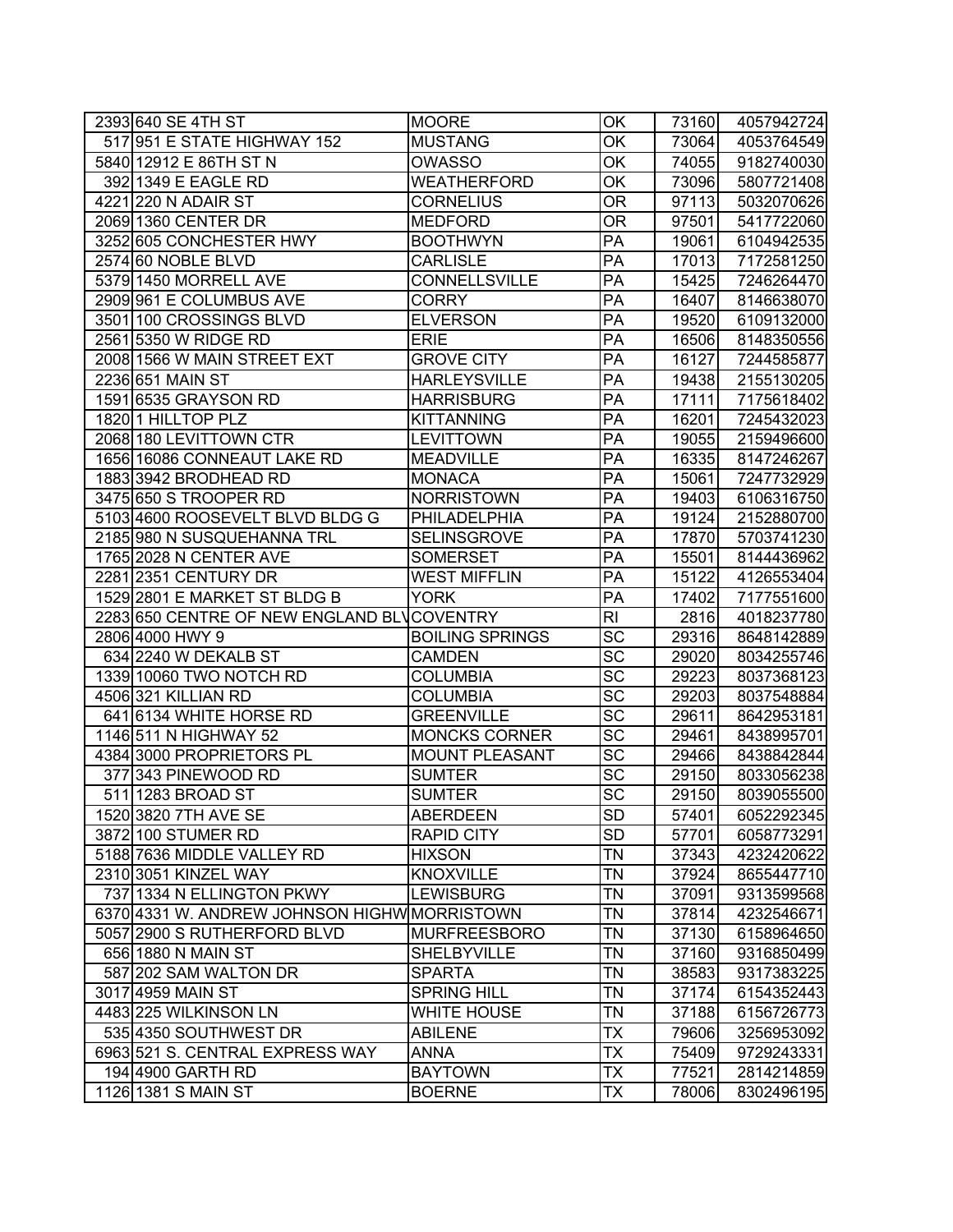| 249 831 HIGHWAY 59 S           | <b>CLEVELAND</b>         | <b>TX</b>                | 77327 | 2815922654 |
|--------------------------------|--------------------------|--------------------------|-------|------------|
| 240 2701 STATE HIGHWAY 50      | <b>COMMERCE</b>          | TX                       | 75428 | 9038863108 |
| 4056 10781 TOEPPERWEIN RD      | <b>CONVERSE</b>          | TX                       | 78109 | 2106726813 |
| 236 1225 E LOOP 304            | <b>CROCKETT</b>          | $\overline{\mathsf{TX}}$ | 75835 | 9365445121 |
| 2996 18121 MARSH LN            | <b>DALLAS</b>            | TX                       | 75287 | 9723076978 |
| 3014 200 SHORT BLVD            | <b>DALLAS</b>            | TX                       | 75232 | 9722326400 |
| 2763 900 N SALINAS BOULEVARD   | <b>DONNA</b>             | ТX                       | 78537 | 9564612906 |
| 4105 101 E. REDD RD            | EL PASO                  | ТX                       | 79932 | 9152066139 |
| 2979 7401 PARK VISTA BLVD      | <b>FORT WORTH</b>        | TX                       | 76137 | 8176050416 |
| 516 PO BOX 5005                | <b>GUN BARREL CITY</b>   | TX                       | 75156 | 9038874180 |
| 1067 1506 N TEXANA ST          | <b>HALLETTSVILLE</b>     | ТX                       | 77964 | 3617984377 |
| 165 2121 US HIGHWAY 79 S       | <b>HENDERSON</b>         | ТX                       | 75654 | 9036575707 |
| 211 401 COKE AVE               | <b>HILLSBORO</b>         | ТX                       | 76645 | 2545822523 |
| 2257 13484 NORTHWEST FWY       | <b>HOUSTON</b>           | TX                       | 77040 | 7136900666 |
| 3297 12353 FM 1960 RD W        | <b>HOUSTON</b>           | TX                       | 77065 | 8329127320 |
| 4416 13003 TOMBALL PKWY        | <b>HOUSTON</b>           | ТX                       | 77086 | 2816682952 |
| 5612 2391 S WAYSIDE DR         | <b>HOUSTON</b>           | ТX                       | 77023 | 7133003653 |
| 4468 20903 HIGHLAND KNOLLS DR  | <b>KATY</b>              | ТX                       | 77450 | 8327729978 |
| 4130 5754 KYLE PKWY            | <b>KYLE</b>              | ТX                       | 78640 | 5122681451 |
| 1186 PO BOX 10046              | <b>LIBERTY</b>           | ТX                       | 77575 | 9363365601 |
| 2765 1004 W OCEAN BOULEVARD    | <b>LOS FRESNOS</b>       | ТX                       | 78566 | 9562331742 |
| 789 200 US HIGHWAY 80 E        | <b>MESQUITE</b>          | <b>TX</b>                | 75149 | 9723290191 |
| 395 2410 E EXPRESSWAY 83       | <b>MISSION</b>           | TX                       | 78572 | 9565803393 |
| 3572 10505 BROADWAY ST         | <b>PEARLAND</b>          | ТX                       | 77584 | 7134362899 |
| 1117 6001 N CENTRAL EXPY       | <b>PLANO</b>             | ТX                       | 75023 | 9724223000 |
| 601 5501 SHERWOOD WAY          | <b>SAN ANGELO</b>        | ТX                       | 76904 | 3259499201 |
| 4131 9427 CULEBRA RD           | <b>SAN ANTONIO</b>       | ТX                       | 78251 | 2105266000 |
| 5288 220 N HIGHWAY 175         | <b>SEAGOVILLE</b>        | ТX                       | 75159 | 9722873917 |
| 265 1900 W MOORE AVE           | <b>TERRELL</b>           | ТX                       | 75160 | 9725637638 |
| 5045 22605 STATE HIGHWAY 249   | <b>TOMBALL</b>           | TX                       | 77375 | 2813749449 |
| 782 3100 E MAIN ST             | <b>UVALDE</b>            | TX                       | 78801 | 8302789117 |
| 330 9002 N NAVARRO ST          | <b>VICTORIA</b>          | TX                       | 77904 | 3615730041 |
| 940 6770 WESTWORTH BLVD        | <b>WESTWORTH VILLAGE</b> | <b>TX</b>                | 76114 | 8175709538 |
| 5246 10388 US 59 HWY           | <b>WHARTON</b>           | <b>TX</b>                | 77488 | 9795323986 |
| 414 5131 GREENBRIAR RD         | <b>WICHITA FALLS</b>     | <b>TX</b>                | 76302 | 9403979650 |
| 3390 10001 WOODLANDS PKWY      | <b>WOODLANDS</b>         | $\overline{\mathsf{TX}}$ | 77382 | 2814190162 |
| 2794 777 N MAIN ST             | <b>EPHRAIM</b>           | UT                       | 84627 | 4352838189 |
| 3220 2610 PIONEER RD           | <b>ST GEORGE</b>         | UT                       | 84790 | 4356740459 |
| 2089 13245 LEE HWY             | <b>BRISTOL</b>           | VA                       | 24202 | 2764660290 |
| 1759 6819 WALTON LN            | <b>GLOUCESTER</b>        | VA                       | 23061 | 8046940110 |
| 2807 2160 JOHN WAYLAND HWY     | <b>HARRISONBURG</b>      | VA                       | 22801 | 5404380349 |
| 7032 5001 NINE MILE RD         | <b>HENRICO</b>           | VA                       | 23223 | 8042531528 |
| 4350 200 OLD FAIRGROUNDS WAY   | <b>KILMARNOCK</b>        | VA                       | 22482 | 8044356148 |
| 2761 13320 G.C. PEERY HWY      | POUNDING MILL            | VA                       | 24637 | 2765969706 |
| 2295 7901 BROOK RD             | <b>RICHMOND</b>          | VA                       | 23227 | 8045538432 |
| 2038 45415 DULLES CROSSING PLZ | <b>STERLING</b>          | VA                       | 20166 | 5714349434 |
| 1687 1200 N MAIN ST            | <b>SUFFOLK</b>           | VA                       | 23434 | 7579250224 |
| 5117 116 LUCY LN               | WAYNESBORO               | VA                       | 22980 | 5409322500 |
| 2530 90 SHOPPING PLAZA RD      | <b>RUTLAND</b>           | VT                       | 5701  | 8027730200 |
| 3098 15063 MAIN ST             | <b>BELLEVUE</b>          | WA                       | 98007 | 4256439054 |